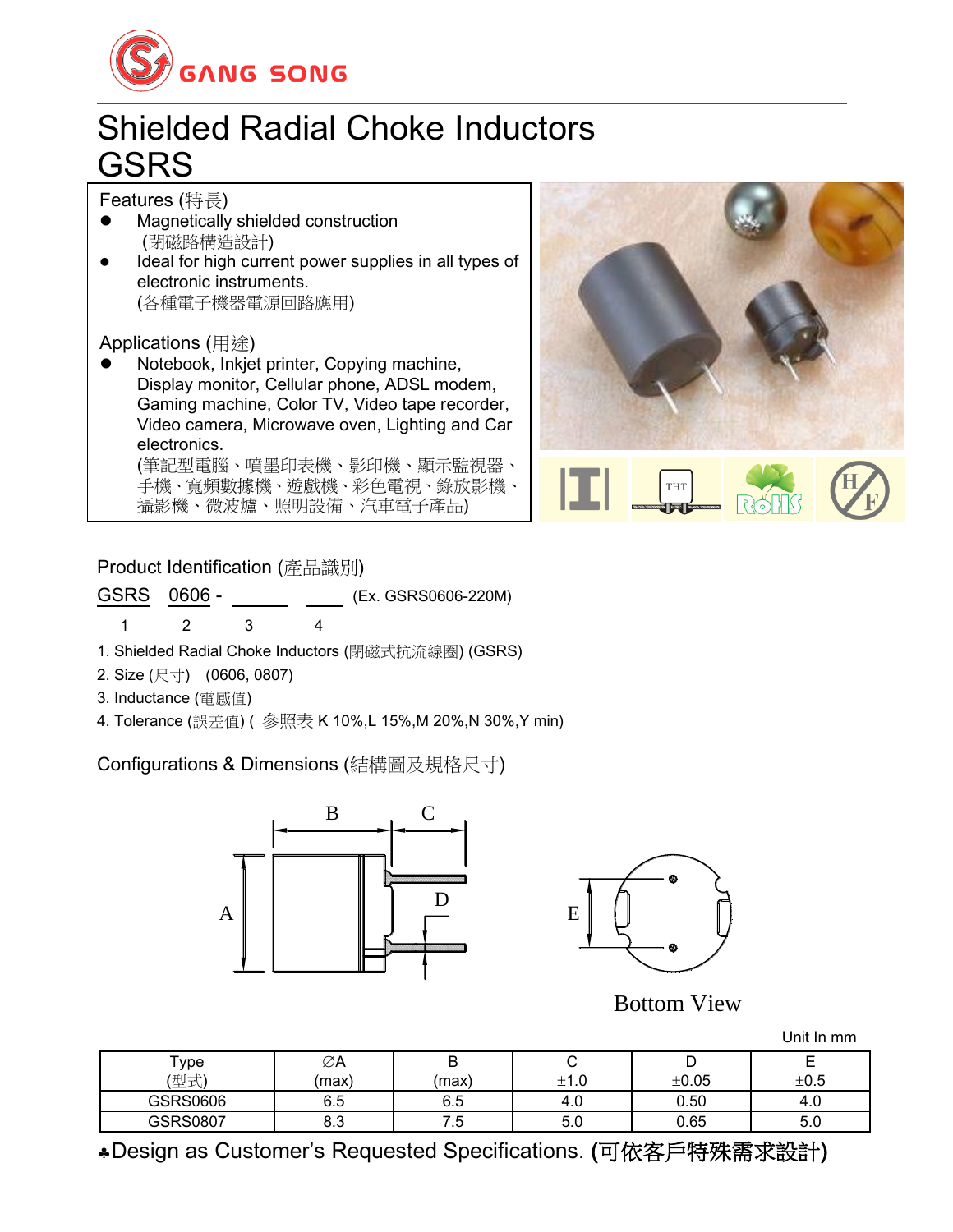

## Shielded Radial Choke Inductors GSRS0606

Electrical Characteristics for GSRS0606 Series [GSRS0606 系列電子特性規格]

| <b>Part Number</b> | Inductance<br>$(\mu H)$ | Test Freq.<br>(KHz) | $DCR(\Omega)$<br>(max) | IDC(A)<br>(max) |
|--------------------|-------------------------|---------------------|------------------------|-----------------|
| 產品料號               | 電 感 值 (L)               | 測試頻率                | 直流阻抗                   | 定格電流            |
| GSRS0606 - 220M    | 22.00                   | 1                   | 0.130                  | 0.96            |
| GSRS0606 - 270M    | 27.00                   | $\overline{1}$      | 0.180                  | 0.87            |
| GSRS0606 - 330M    | 33.00                   | 1                   | 0.210                  | 0.78            |
| GSRS0606 - 390M    | 39.00                   | 1                   | 0.260                  | 0.72            |
| GSRS0606 - 470M    | 47.00                   | 1                   | 0.290                  | 0.66            |
| GSRS0606 - 560M    | 56.00                   | 1                   | 0.330                  | 0.60            |
| GSRS0606 - 680M    | 68.00                   |                     | 0.360                  | 0.55            |
| GSRS0606 - 820M    | 82.00                   | 1                   | 0.390                  | 0.50            |
| GSRS0606 - 101M    | 100.00                  | 1                   | 0.540                  | 0.45            |
| GSRS0606 - 121M    | 120.00                  | 1                   | 0.620                  | 0.41            |
| GSRS0606 - 151M    | 150.00                  | 1                   | 0.720                  | 0.37            |
| GSRS0606 - 181M    | 180.00                  | 1                   | 0.880                  | 0.34            |
| GSRS0606 - 221M    | 220.00                  | 1                   | 0.990                  | 0.30            |
| GSRS0606 - 271M    | 270.00                  | 1                   | 1.520                  | 0.27            |
| GSRS0606 - 331M    | 330.00                  | 1                   | 1.690                  | 0.25            |
| GSRS0606 - 391M    | 390.00                  | $\mathbf 1$         | 1.850                  | 0.23            |
| GSRS0606 - 471M    | 470.00                  | 1                   | 2.850                  | 0.21            |
| GSRS0606 - 561M    | 560.00                  | 1                   | 3.210                  | 0.19            |
| GSRS0606 - 681M    | 680.00                  | 1                   | 3.600                  | 0.17            |
| GSRS0606 - 821M    | 820.00                  | 1                   | 4.870                  | 0.16            |
| GSRS0606 - 102M    | 1000.00                 | 1                   | 5.560                  | 0.14            |

※Test Freq. : 1KHz / 0.25V. ※Operating Temp.:  $-40^{\circ}$ C ~  $+125^{\circ}$ C ※Inductance drop = 10% typ. at IDC. ※Storage Temperature&Humidity : ≦ 40℃ & 70% RH maximum